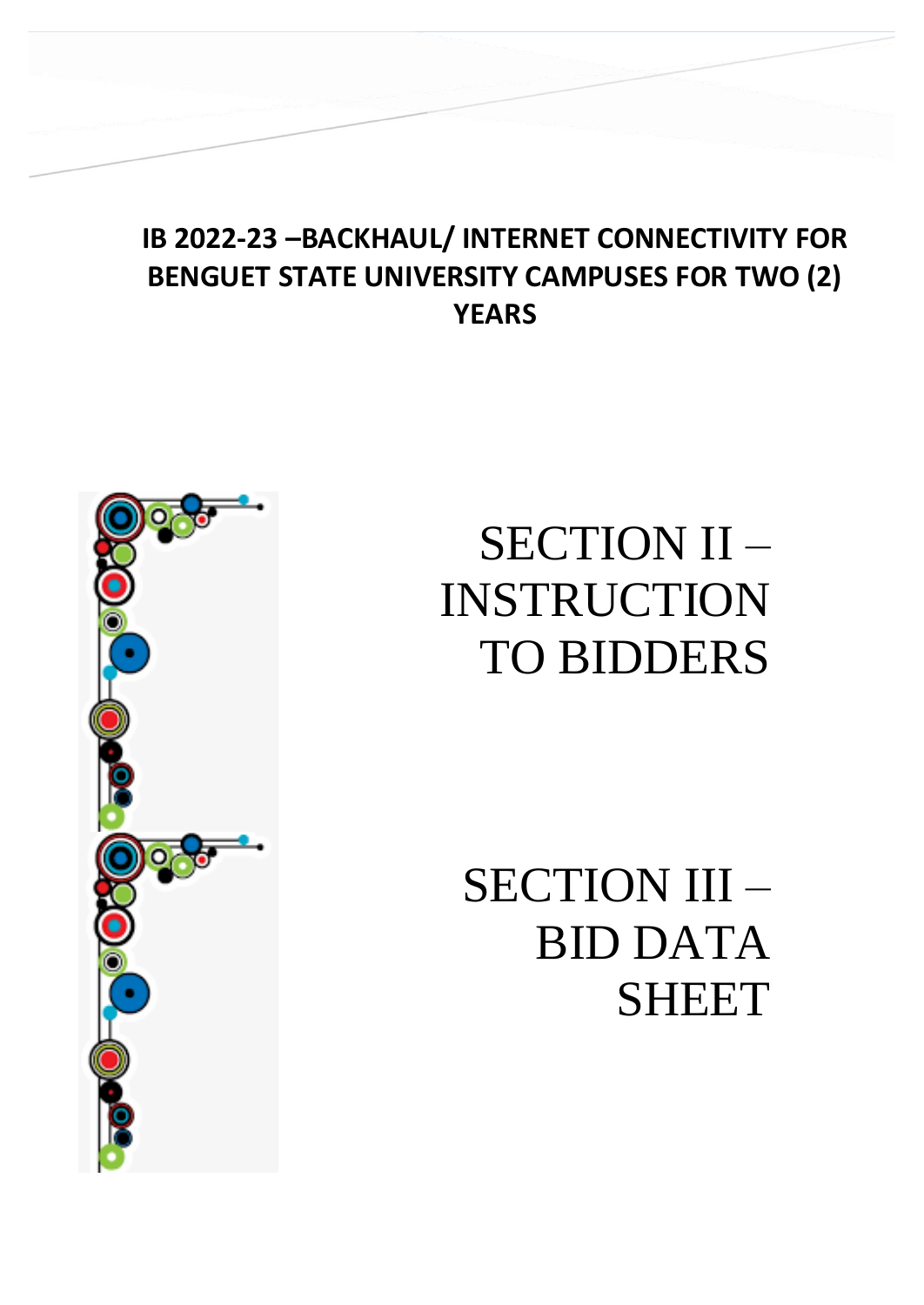| The Procuring Entity, BENGUET STATE UNIVERSITY (BSU)<br>wishes to receive Bids for the project: Backhaul/<br><b>Internet Connectivity for Benguet State University</b><br><b>Campuses for Two (2) Years</b> with identification number<br>IB 2022-23.                                                                                                                               |  |
|-------------------------------------------------------------------------------------------------------------------------------------------------------------------------------------------------------------------------------------------------------------------------------------------------------------------------------------------------------------------------------------|--|
| The Procurement Project (referred to herein as "Project") is<br>composed of Two (2) Lots<br>a. Lot 1 - Installation of Wireless Backhaul/<br>Internet Connectivity for Bokod Campus;<br>Lot 2 - Internet Connectivity for Buguias<br>b.<br>Campus<br>the details of which are described in Section VII (Technical<br>Specifications).                                               |  |
| 2. Funding Information                                                                                                                                                                                                                                                                                                                                                              |  |
| 2.1. The GOP through the source of funding as indicated<br>below for Capital Outlay of the Special Project funded<br>by CHED IDIG in the amount of Eight Hundred Fifty<br>Thousand Pesos only (Php. 850,000.00).<br>2.2. The source of funding is: NGA, the General<br><b>Appropriations Act or Special Appropriations.</b>                                                         |  |
| 3.<br><b>Bidding Requirements</b>                                                                                                                                                                                                                                                                                                                                                   |  |
| The Bidding for the Project shall be governed by all the<br>provisions of RA No. 9184 and its 2016 revised IRR, including<br>its Generic Procurement Manuals and associated policies,<br>rules and regulations as the primary source thereof, while<br>the herein clauses shall serve as the secondary source<br>thereof.                                                           |  |
| Any amendments made to the IRR and other GPPB issuances<br>shall be applicable only to the ongoing posting,<br>advertisement, or IB by the BAC through the issuance of a<br>supplemental or bid bulletin.                                                                                                                                                                           |  |
| The Bidder, by the act of submitting its Bid, shall be<br>deemed to have verified and accepted the general<br>requirements of this Project, including other factors that<br>may affect the cost, duration and execution or<br>implementation of the contract, project, or work and<br>examine all instructions, forms, terms, and project<br>requirements in the Bidding Documents. |  |
| <b>Corrupt, Fraudulent, Collusive, and Coercive Practices</b><br>4.                                                                                                                                                                                                                                                                                                                 |  |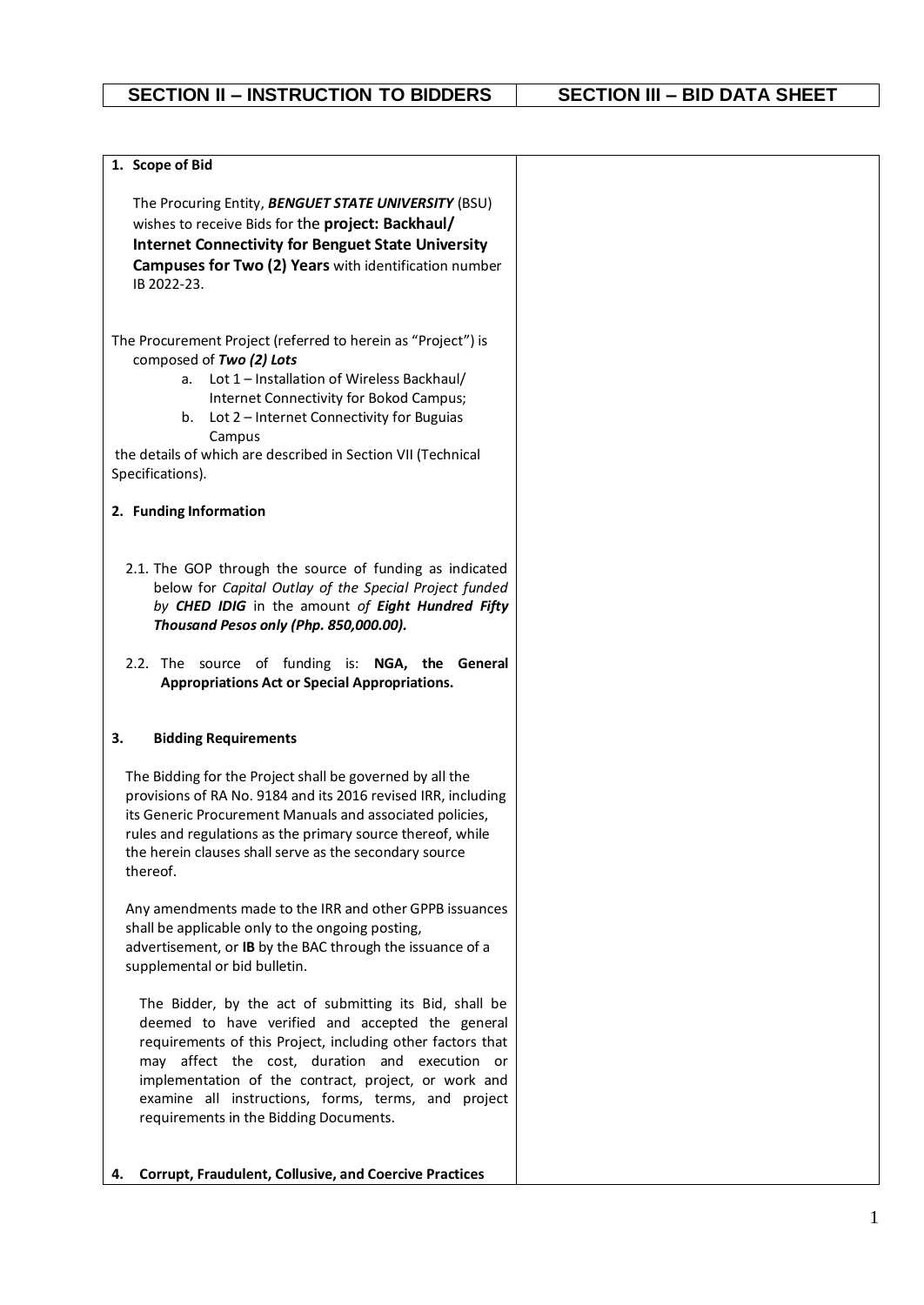| The Procuring Entity, as well as the Bidders and Suppliers,<br>shall observe the highest standard of ethics during the<br>procurement and execution of the contract. They or<br>through an agent shall not engage in corrupt, fraudulent,<br>collusive, coercive, and obstructive practices defined under<br>Annex "I" of the 2016 revised IRR of RA No. 9184 or other<br>integrity violations in competing for the Project. |                                                                                                                                                                                                                                                 |
|------------------------------------------------------------------------------------------------------------------------------------------------------------------------------------------------------------------------------------------------------------------------------------------------------------------------------------------------------------------------------------------------------------------------------|-------------------------------------------------------------------------------------------------------------------------------------------------------------------------------------------------------------------------------------------------|
| 5. Eligible Bidders                                                                                                                                                                                                                                                                                                                                                                                                          |                                                                                                                                                                                                                                                 |
| 5.1. Only Bids of Bidders found to be legally, technically,<br>and financially capable will be evaluated.                                                                                                                                                                                                                                                                                                                    |                                                                                                                                                                                                                                                 |
| 5.2. [Select one, delete other/s]                                                                                                                                                                                                                                                                                                                                                                                            |                                                                                                                                                                                                                                                 |
| a. Foreign ownership exceeding those allowed under<br>the rules may participate pursuant to:                                                                                                                                                                                                                                                                                                                                 |                                                                                                                                                                                                                                                 |
| i. When a Treaty or International or Executive<br>Agreement as provided in Section 4 of the RA No.<br>9184 and its 2016 revised IRR allow foreign bidders<br>to participate;                                                                                                                                                                                                                                                 |                                                                                                                                                                                                                                                 |
| ii. Citizens, corporations, or associations of a country,<br>included in the list issued by the GPPB, the laws or<br>regulations of which grant reciprocal rights or<br>privileges to citizens, corporations, or associations<br>of the Philippines;                                                                                                                                                                         |                                                                                                                                                                                                                                                 |
| iii. When the Goods sought to be procured are not<br>available from local suppliers; or                                                                                                                                                                                                                                                                                                                                      |                                                                                                                                                                                                                                                 |
| iv. When there is a need to prevent situations that<br>defeat competition or restrain trade.                                                                                                                                                                                                                                                                                                                                 |                                                                                                                                                                                                                                                 |
| b. Foreign ownership limited to those allowed under<br>the rules may participate in this Project.                                                                                                                                                                                                                                                                                                                            |                                                                                                                                                                                                                                                 |
| 5.3. Pursuant to Section 23.4.1.3 of the 2016 revised IRR<br>of RA No.9184, the Bidder shall have an SLCC that is<br>at least one (1) contract similar to the Project the<br>value of which, adjusted to current prices using the<br>PSA's CPI, must be at least equivalent to:                                                                                                                                              | 5.3. For this purpose, contracts similar to the Project<br>shall be:<br>a. Supply, Delivery, and Installation of Wireless<br>Backhaul/ Internet Connectivity.<br>b. Completed within five (5) years from the submission<br>and receipt of bids. |
| a. For the procurement of Non-Expendable Supplies and<br>Services: The Bidder must have completed a single<br>contract that is similar to this Project, equivalent to at<br>least fifty percent (50%) of the ABC.                                                                                                                                                                                                            |                                                                                                                                                                                                                                                 |
| 5.4. The Bidders shall comply with the eligibility criteria<br>under Section 23.4.1 of the 2016 IRR of RA No. 9184.                                                                                                                                                                                                                                                                                                          |                                                                                                                                                                                                                                                 |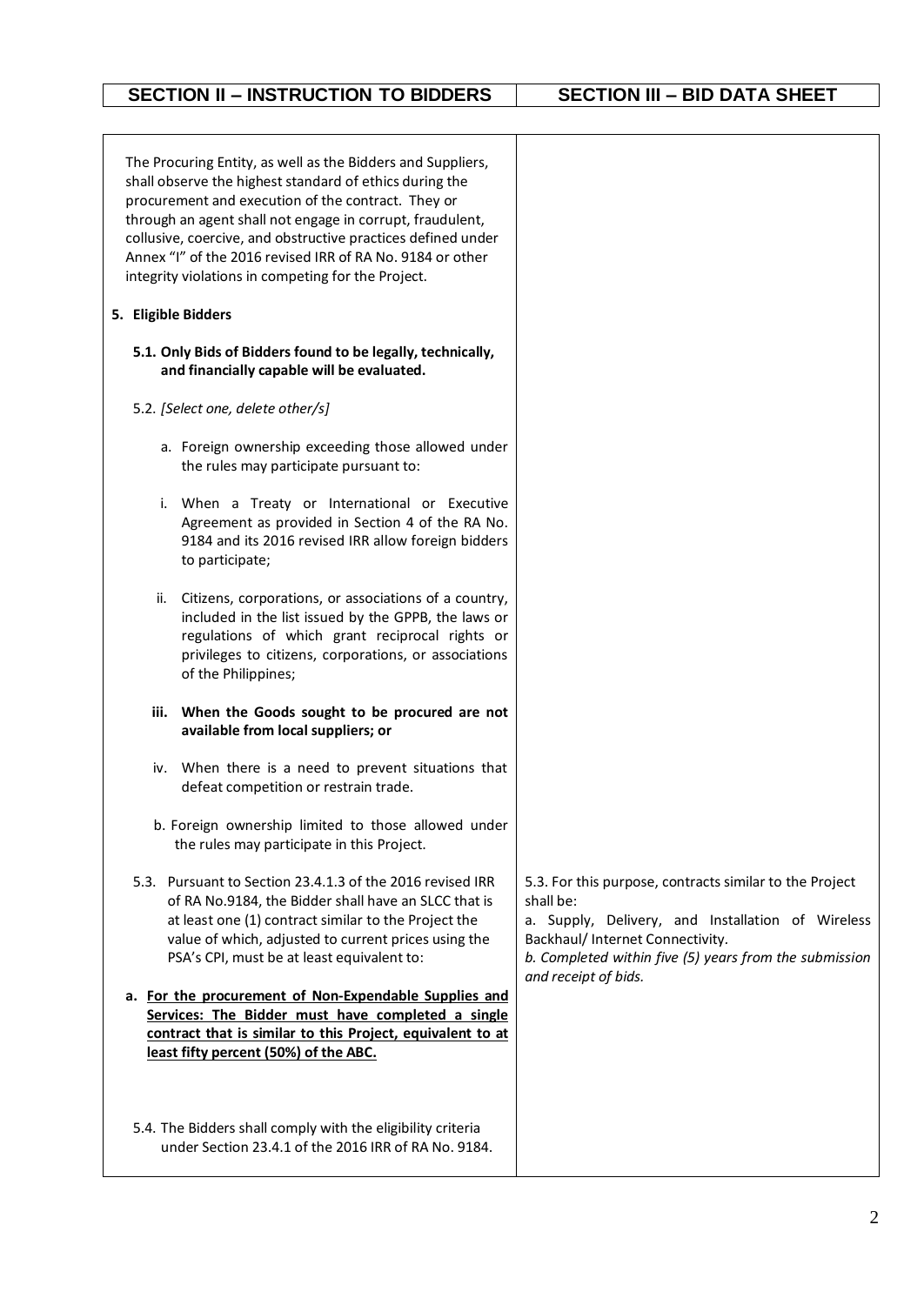| 6. Origin of Goods                                                                                                                                                                                                                                                                                                                                                                                            |                                                                                                                                                                                                                                        |
|---------------------------------------------------------------------------------------------------------------------------------------------------------------------------------------------------------------------------------------------------------------------------------------------------------------------------------------------------------------------------------------------------------------|----------------------------------------------------------------------------------------------------------------------------------------------------------------------------------------------------------------------------------------|
| There is no restriction on the origin of goods other than<br>those prohibited by a decision of the UN Security Council<br>taken under Chapter VII of the Charter of the UN, subject<br>to Domestic Preference requirements under ITB Clause 18.                                                                                                                                                               |                                                                                                                                                                                                                                        |
| 7. Subcontracts                                                                                                                                                                                                                                                                                                                                                                                               | 7.1 Subcontracting is not allowed.                                                                                                                                                                                                     |
| 7.1. The Bidder may subcontract portions of the Project to<br>the extent allowed by the Procuring Entity as stated<br>herein, but in no case more than twenty percent (20%)<br>of the Project.                                                                                                                                                                                                                |                                                                                                                                                                                                                                        |
| The Procuring Entity has prescribed that Subcontracting<br>is not allowed.                                                                                                                                                                                                                                                                                                                                    |                                                                                                                                                                                                                                        |
| 7.2. Subcontracting of any portion of the Project does not<br>relieve the Supplier of any liability or obligation under<br>the Contract. The Supplier will be responsible for the<br>acts, defaults, and negligence of any subcontractor, its<br>agents, servants, or workmen as fully as if these were<br>the Supplier's own acts, defaults, or negligence, or<br>those of its agents, servants, or workmen. |                                                                                                                                                                                                                                        |
| 8. Pre-Bid Conference                                                                                                                                                                                                                                                                                                                                                                                         |                                                                                                                                                                                                                                        |
| The Procuring Entity will hold a pre-bid conference for this<br>Project on the specified date and time and either at its<br>physical address and/or through videoconferencing/<br>webcasting as indicated in the Invitation to Bid (IB).                                                                                                                                                                      |                                                                                                                                                                                                                                        |
| 9. Clarification and Amendment of Bidding Documents                                                                                                                                                                                                                                                                                                                                                           |                                                                                                                                                                                                                                        |
| Prospective bidders may request for clarification on and/or<br>interpretation of any part of the Bidding Documents. Such<br>requests must be in writing and received by the Procuring<br>Entity, either at its given address or through electronic mail<br>indicated in the IB, at least ten (10) calendar days before<br>the deadline set for the submission and receipt of Bids.                            |                                                                                                                                                                                                                                        |
| Documents comprising the Bid: Eligibility and Technical<br>10.<br><b>Components</b>                                                                                                                                                                                                                                                                                                                           | 10. Eligibility and Technical Components are in Section<br>8 – Checklist of Technical and Financial Documents                                                                                                                          |
| 10.1. The first envelope shall contain the eligibility and<br>technical documents of the Bid as specified in Section<br><b>VIII</b><br>(Checklist<br>of<br><b>Technical</b><br>and<br><b>Financial</b><br>Documents).                                                                                                                                                                                         | <b>Additional Project Requirement:</b><br>a. Bidder must submit detailed work plan specifying<br>installation design, detailed activities, connectivity<br>diagram;<br>b. Certificate of availability of technical support<br>services |
| 10.2. The Bidder's SLCC as indicated in <b>ITB</b> Clause 5.3<br>should have been completed within five (5) years as<br>provided in paragraph 2 of the IB prior to the<br>deadline for the submission and receipt of bids.                                                                                                                                                                                    | *** All documents submitted by the bidder must have<br>label/tabbings                                                                                                                                                                  |
| 10.3. If the eligibility requirements or statements, the bids,                                                                                                                                                                                                                                                                                                                                                | *** Incomplete required documents and expired                                                                                                                                                                                          |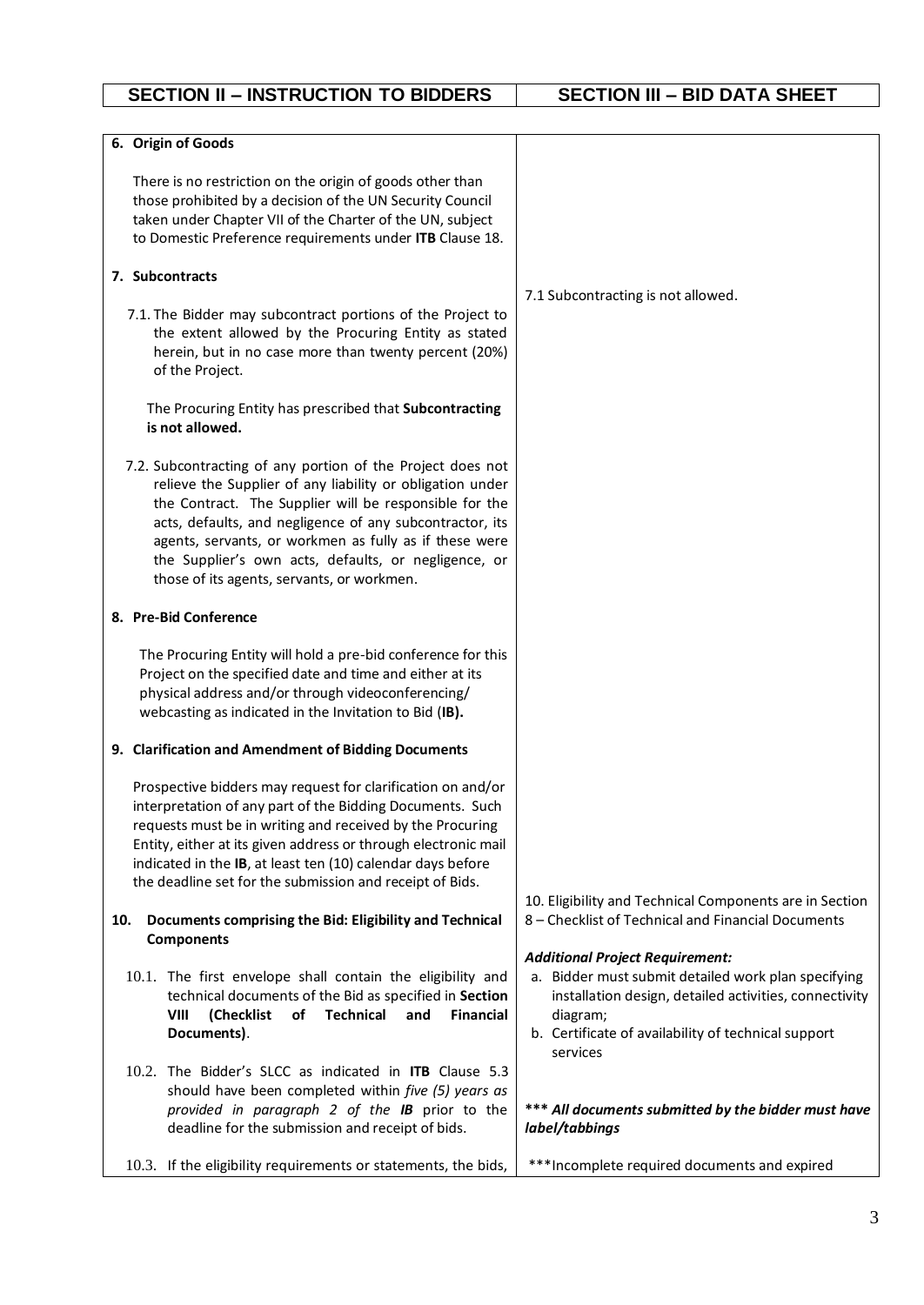| and all other documents for submission to the BAC<br>are in foreign language other than English, it must be<br>accompanied by a translation in English, which shall<br>be authenticated by the appropriate Philippine<br>foreign service establishment, post, or the equivalent<br>office having jurisdiction over the foreign bidder's<br>affairs in the Philippines. Similar to the required<br>authentication above, for Contracting Parties to the<br>Apostille Convention, only the translated documents<br>shall be authenticated through an apostille pursuant<br>to GPPB Resolution No. 13-2019 dated 23 May 2019.<br>The English translation shall govern, for purposes of<br>interpretation of the bid. | licenses/ permit shall be a ground for disqualification.                                                                                                       |
|-------------------------------------------------------------------------------------------------------------------------------------------------------------------------------------------------------------------------------------------------------------------------------------------------------------------------------------------------------------------------------------------------------------------------------------------------------------------------------------------------------------------------------------------------------------------------------------------------------------------------------------------------------------------------------------------------------------------|----------------------------------------------------------------------------------------------------------------------------------------------------------------|
| 11. Documents comprising the Bid: Financial Component                                                                                                                                                                                                                                                                                                                                                                                                                                                                                                                                                                                                                                                             |                                                                                                                                                                |
| 11.1. The second bid envelope shall contain the financial<br>documents for the Bid as specified in Section VIII<br>(Checklist of Technical and Financial Documents).                                                                                                                                                                                                                                                                                                                                                                                                                                                                                                                                              |                                                                                                                                                                |
| 11.2. If the Bidder claims preference as a Domestic Bidder<br>or Domestic Entity, a certification issued by DTI shall<br>be provided by the Bidder in accordance with Section<br>43.1.3 of the 2016 revised IRR of RA No. 9184.                                                                                                                                                                                                                                                                                                                                                                                                                                                                                   |                                                                                                                                                                |
| 11.3. Any bid exceeding the ABC indicated in paragraph 2<br>of the IB shall not be accepted.                                                                                                                                                                                                                                                                                                                                                                                                                                                                                                                                                                                                                      |                                                                                                                                                                |
| 11.4. For Foreign-funded Procurement, a ceiling may be<br>applied to bid prices provided the conditions are met<br>under Section 31.2 of the 2016 revised IRR of RA No.<br>9184.                                                                                                                                                                                                                                                                                                                                                                                                                                                                                                                                  |                                                                                                                                                                |
| 11.5. Financial proposals for single or multi-year<br>Framework Agreement shall be submitted before the<br>deadline of submission of bids as prescribed in the IB.<br>For multi-year Framework Agreement, evaluation of<br>the financial proposal during this stage is for purposes<br>of determining eligibility and whether or not such<br>financial proposal is within the ABC.                                                                                                                                                                                                                                                                                                                                |                                                                                                                                                                |
| 12. Bid Prices                                                                                                                                                                                                                                                                                                                                                                                                                                                                                                                                                                                                                                                                                                    |                                                                                                                                                                |
| 12.1. Prices indicated on the Price Schedule shall be entered<br>separately in the following manner:                                                                                                                                                                                                                                                                                                                                                                                                                                                                                                                                                                                                              | 12. The price of the Goods shall be quoted DDP at<br>Benguet State University, Km. 5, La Trinidad, Benguet<br>or the applicable International Commercial Terms |
| a. For Goods offered from within the Procuring Entity's<br>country:                                                                                                                                                                                                                                                                                                                                                                                                                                                                                                                                                                                                                                               | (INCOTERMS) for this project.                                                                                                                                  |
| The price of the Goods quoted EXW (ex-works, ex-<br>i.<br>factory, ex-warehouse, ex-showroom, or off-the-<br>shelf, as applicable);                                                                                                                                                                                                                                                                                                                                                                                                                                                                                                                                                                               |                                                                                                                                                                |
| The cost of all customs duties and sales and other<br>ii.<br>taxes already paid or payable;                                                                                                                                                                                                                                                                                                                                                                                                                                                                                                                                                                                                                       |                                                                                                                                                                |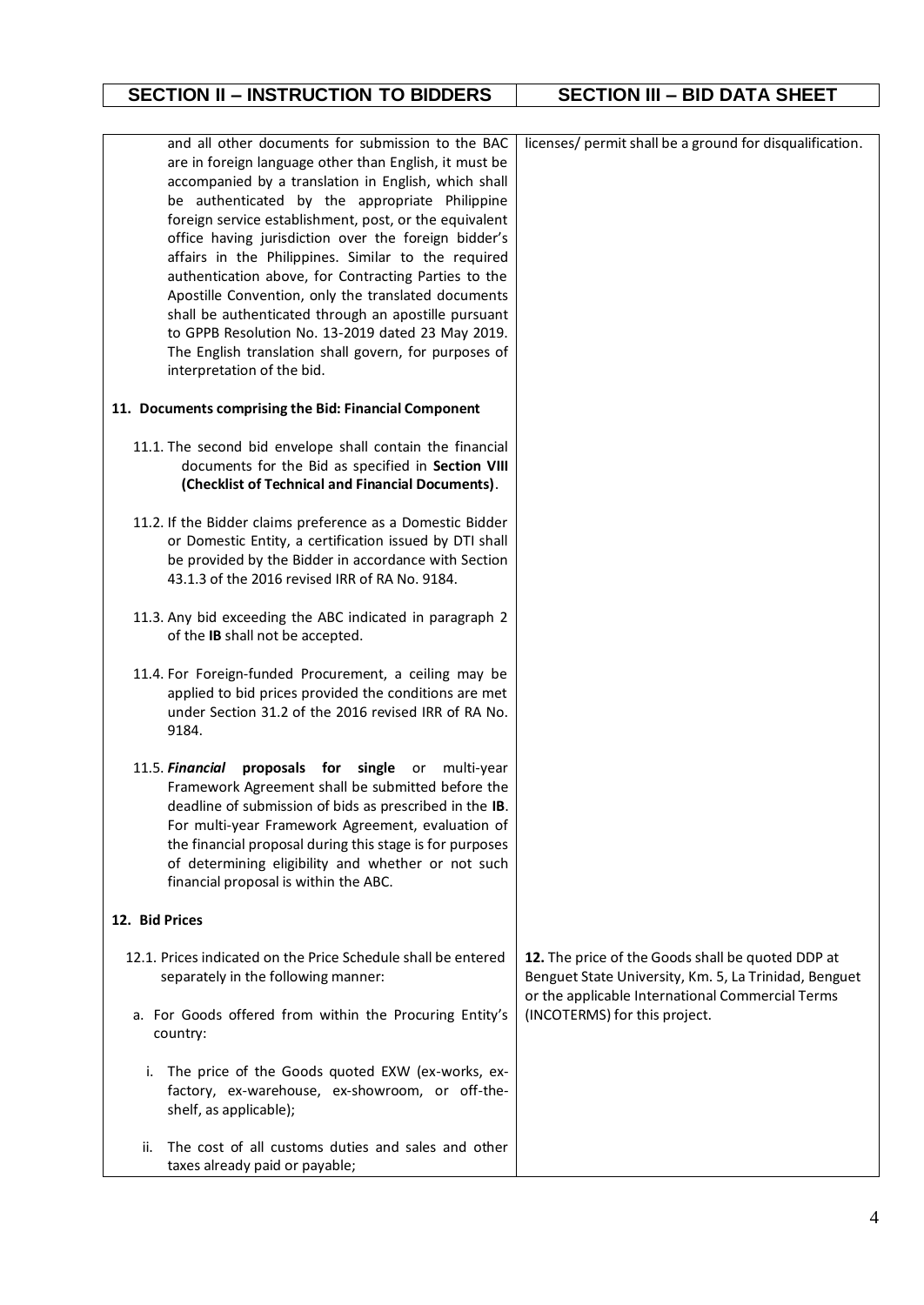| The cost of transportation, insurance, and other costs<br>iii.<br>incidental to delivery of the Goods to their final<br>destination; and                                                                                                                                                                                                                                                                                                                                                                                          |  |
|-----------------------------------------------------------------------------------------------------------------------------------------------------------------------------------------------------------------------------------------------------------------------------------------------------------------------------------------------------------------------------------------------------------------------------------------------------------------------------------------------------------------------------------|--|
| iv. The price of other (incidental) services, if any, listed in e.                                                                                                                                                                                                                                                                                                                                                                                                                                                                |  |
| For Goods offered from abroad:<br>b.                                                                                                                                                                                                                                                                                                                                                                                                                                                                                              |  |
| i. Unless otherwise stated in the BDS, the price of the<br>Goods shall be quoted delivered duty paid (DDP) with<br>the place of destination in the Philippines as specified in<br>the BDS. In quoting the price, the Bidder shall be free to<br>use transportation through carriers registered in any<br>eligible country.<br>Similarly, the Bidder may obtain<br>insurance services from any eligible source country.                                                                                                            |  |
| ii. The price of other (incidental) services, if any, as listed<br>in Section VII (Technical Specifications).                                                                                                                                                                                                                                                                                                                                                                                                                     |  |
| 12.2. [Include if Framework Agreement will be used:] For<br>Framework Agreement, the following should also<br>apply in addition to Clause 12.1:                                                                                                                                                                                                                                                                                                                                                                                   |  |
| a. For a single year Framework Agreement, the prices<br>quoted by the Bidder shall be fixed during the Bidder's<br>performance of the contract and not subject to<br>variation or escalation on any account. Price schedules<br>required under Clause 12.1 shall be submitted with the<br>bidding documents.                                                                                                                                                                                                                      |  |
| b. For a multi-year Framework Agreement, the prices<br>quoted by the Bidder during submission of eligibility<br>documents shall be the ceiling and the price quoted<br>during mini-competition must not exceed the initial<br>price offer. The price quoted during call for mini-<br>competition shall be fixed during the Bidder's<br>performance of that Call-off and not subject to<br>variation or escalation on any account. Price schedules<br>required under Clause 12.1 shall be submitted with the<br>bidding documents. |  |
| 13. Bid and Payment Currencies                                                                                                                                                                                                                                                                                                                                                                                                                                                                                                    |  |
| 13.1. For Goods that the Bidder will supply from outside<br>the Philippines, the bid prices may be quoted in the<br>local currency or tradeable currency accepted by the<br>BSP at the discretion of the Bidder. However, for<br>purposes of bid evaluation, Bids denominated in<br>foreign currencies, shall be converted to Philippine<br>currency based on the exchange rate as published in<br>the BSP reference rate bulletin on the day of the bid<br>opening.                                                              |  |
| 13.2. Payment of the contract price shall be made in:                                                                                                                                                                                                                                                                                                                                                                                                                                                                             |  |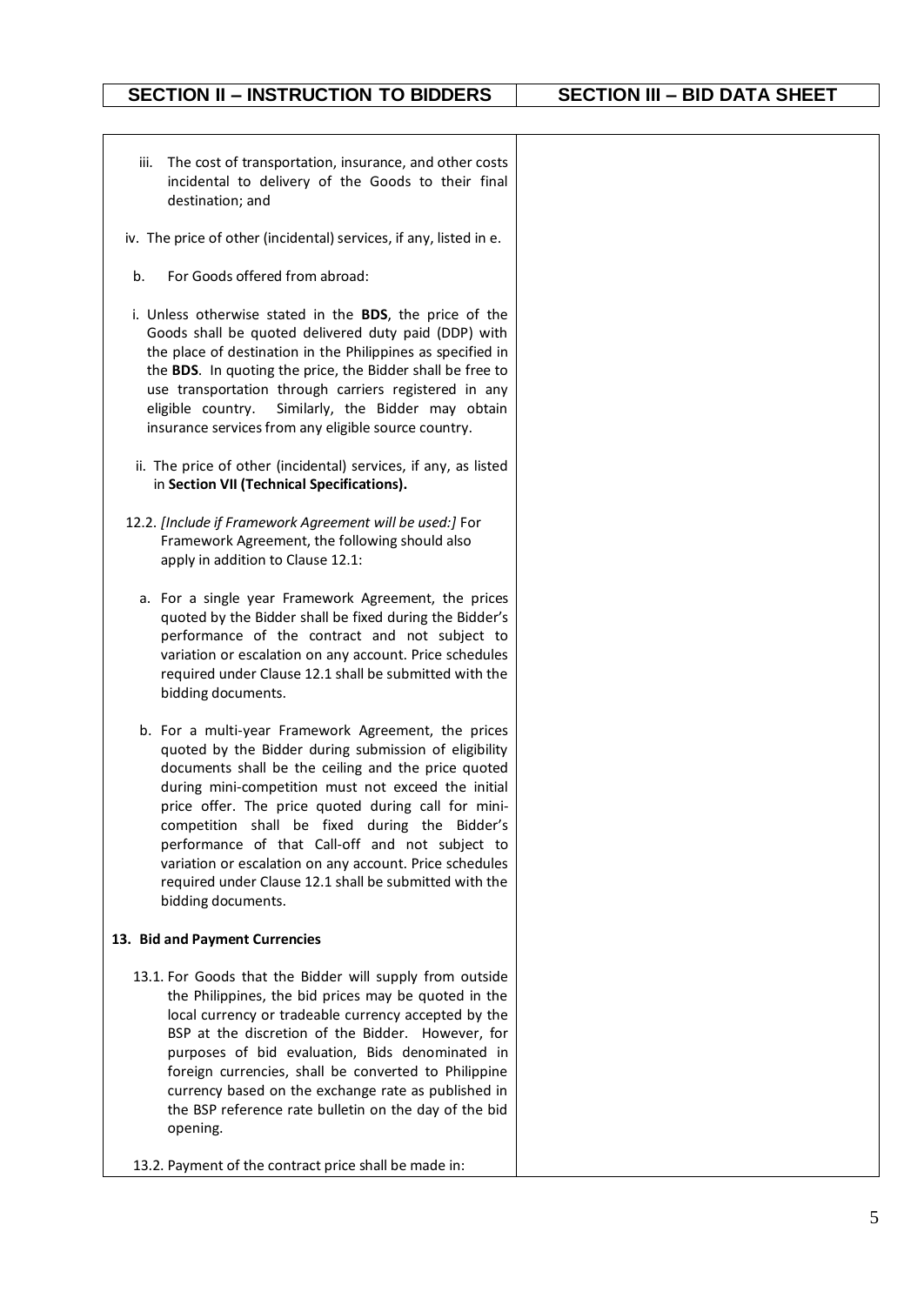|     | a. Philippine Pesos.                                                                                                                                                                                                                                                                                                                                                                                                                                                                                                                                                                                                                                                                                         |                                                                                                                                                                                                                                                                                                                                                                                                                                             |
|-----|--------------------------------------------------------------------------------------------------------------------------------------------------------------------------------------------------------------------------------------------------------------------------------------------------------------------------------------------------------------------------------------------------------------------------------------------------------------------------------------------------------------------------------------------------------------------------------------------------------------------------------------------------------------------------------------------------------------|---------------------------------------------------------------------------------------------------------------------------------------------------------------------------------------------------------------------------------------------------------------------------------------------------------------------------------------------------------------------------------------------------------------------------------------------|
| 14. | <b>Bid Security</b>                                                                                                                                                                                                                                                                                                                                                                                                                                                                                                                                                                                                                                                                                          |                                                                                                                                                                                                                                                                                                                                                                                                                                             |
|     | 14.1. The Bidder shall submit a Bid Securing Declaration <sup>1</sup><br>or any form of Bid Security in the amount indicated<br>in the BDS, which shall be not less than the<br>percentage of the ABC in accordance with the<br>schedule in the BDS.<br>14.2. The Bid and bid security shall be valid until one<br>hundred twenty days from date of opening. Any<br>Bid not accompanied by an acceptable bid security<br>shall be rejected by the Procuring Entity as non-<br>responsive.                                                                                                                                                                                                                    | 14.1. Bid Security - shall be in any of the following<br>forms and amount:<br>a. Bid Securing Declaration; or<br>b. The amount of not less than 2% of ABC, if bid<br>security is in cash, cashier's / Manager's check,<br>bank draft/guarantee or irrevocable of credit; or<br>c. The amount of not less than 5% if bid security is in<br>Surety Bond                                                                                       |
| 15. | <b>Sealing and Marking of Bids</b><br>Each Bidder shall submit one copy of the first and<br>second components of its Bid.<br>The Procuring Entity may request additional hard<br>copies and/or electronic copies of the Bid. However,<br>failure of the Bidders to comply with the said request<br>shall not be a ground for disqualification.<br>If the Procuring Entity allows the submission of bids<br>through online submission or any other electronic<br>means, the Bidder shall submit an electronic copy of<br>its Bid, which must be digitally signed. An electronic<br>copy that cannot be opened or is corrupted shall be<br>considered non-responsive and, thus, automatically<br>disqualified. | 15. Each Bidder shall submit one (1) original copy of<br>their bid proposal and one (1) certified photocopy,<br>marked as "original", and "copy 1", respectively.<br>*** All the photocopied documents must be certified<br>as true copy of the original.<br>The original copy and copy 1 of bid shall be signed by<br>the bidder or its duly authorized representative over<br>printed name and indicating the position in the<br>company. |
| 16. | <b>Deadline for Submission of Bids</b>                                                                                                                                                                                                                                                                                                                                                                                                                                                                                                                                                                                                                                                                       |                                                                                                                                                                                                                                                                                                                                                                                                                                             |
|     | 16.1. The Bidders shall submit on the specified date and<br>time and either at its physical address or through<br>online submission as indicated in paragraph 7 of<br>the <b>IB.</b>                                                                                                                                                                                                                                                                                                                                                                                                                                                                                                                         |                                                                                                                                                                                                                                                                                                                                                                                                                                             |
|     | 17. Opening and Preliminary Examination of Bids                                                                                                                                                                                                                                                                                                                                                                                                                                                                                                                                                                                                                                                              |                                                                                                                                                                                                                                                                                                                                                                                                                                             |
|     | 17.1. The BAC shall open the Bids in public at the time,<br>on the date, and at the place specified in Invitation<br>to Bid (IB). The Bidders' representatives who are<br>present shall sign a register evidencing their<br>attendance. In case videoconferencing,<br>webcasting or other similar technologies will be                                                                                                                                                                                                                                                                                                                                                                                       |                                                                                                                                                                                                                                                                                                                                                                                                                                             |

<sup>&</sup>lt;sup>1</sup> In the case of Framework Agreement, the undertaking shall refer to entering into contract with the Procuring Entity and furnishing of the performance security or the performance securing declaration within ten (10) calendar days from receipt of Notice to Execute Framework Agreement.

-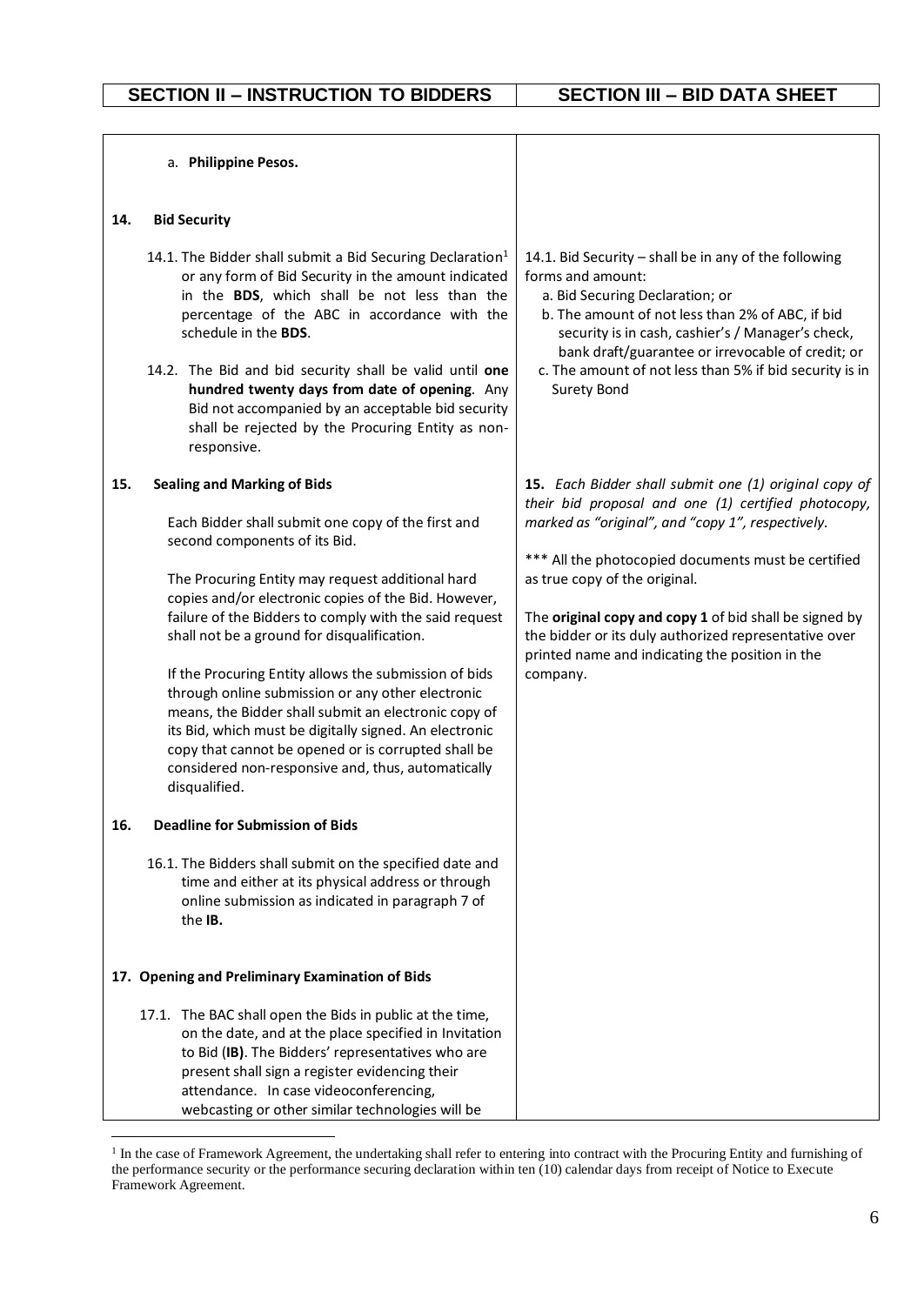used, attendance of participants shall likewise be recorded by the BAC Secretariat.

In case the Bids cannot be opened as scheduled due to justifiable reasons, the rescheduling requirements under Section 29 of the 2016 revised IRR of RA No. 9184 shall prevail.

17.2. The preliminary examination of bids shall be governed by Section 30 of the 2016 revised IRR of RA No. 9184.

#### **18. Domestic Preference**

18.1. **The Procuring Entity will grant a margin of preference for the purpose of comparison of Bids in accordance with Section 43.1.2 of the 2016 revised IRR of RA No. 9184.**

#### **19. Detailed Evaluation and Comparison of Bids**

- 19.1. The Procuring BAC shall immediately conduct a detailed evaluation of all Bids rated "*passed*," using non-discretionary pass/fail criteria. The BAC shall consider the conditions in the evaluation of Bids under Section 32.2 of the 2016 revised IRR of RA No. 9184.
- 19.2. If the Project allows partial bids, bidders may submit a proposal on any of the lots or items, and evaluation will be undertaken on a per lot or item basis, as the case maybe. In this case, the Bid Security as required by **ITB** Clause 15 shall be submitted for each lot or item separately.
- 19.3. The descriptions of the lots or items shall be indicated in **Section VII (Technical Specifications)**, although the ABCs of these lots or items are indicated in the **BDS** for purposes of the NFCC computation pursuant to Section 23.4.2.6 of the 2016 revised IRR of RA No. 9184. The NFCC must be sufficient for the total of the ABCs for all the lots or items participated in by the prospective Bidder.
- 19.4. The Project shall be awarded as follows:

Option 1 – One Project having several items that shall be awarded as one contract.

#### **Option 2 – One Project having several items grouped into several lots, which shall be awarded as separate contracts per lot.**

Option 3 - One Project having several items, which shall be awarded as separate contracts per item.

#### 19.3. Project will be awarded by lots

- a. Lot 1 Installation of Wireless Backhaul/ Internet Connectivity for Bokod Campus;
- b. Lot 2 Internet Connectivity for Buguias Campus